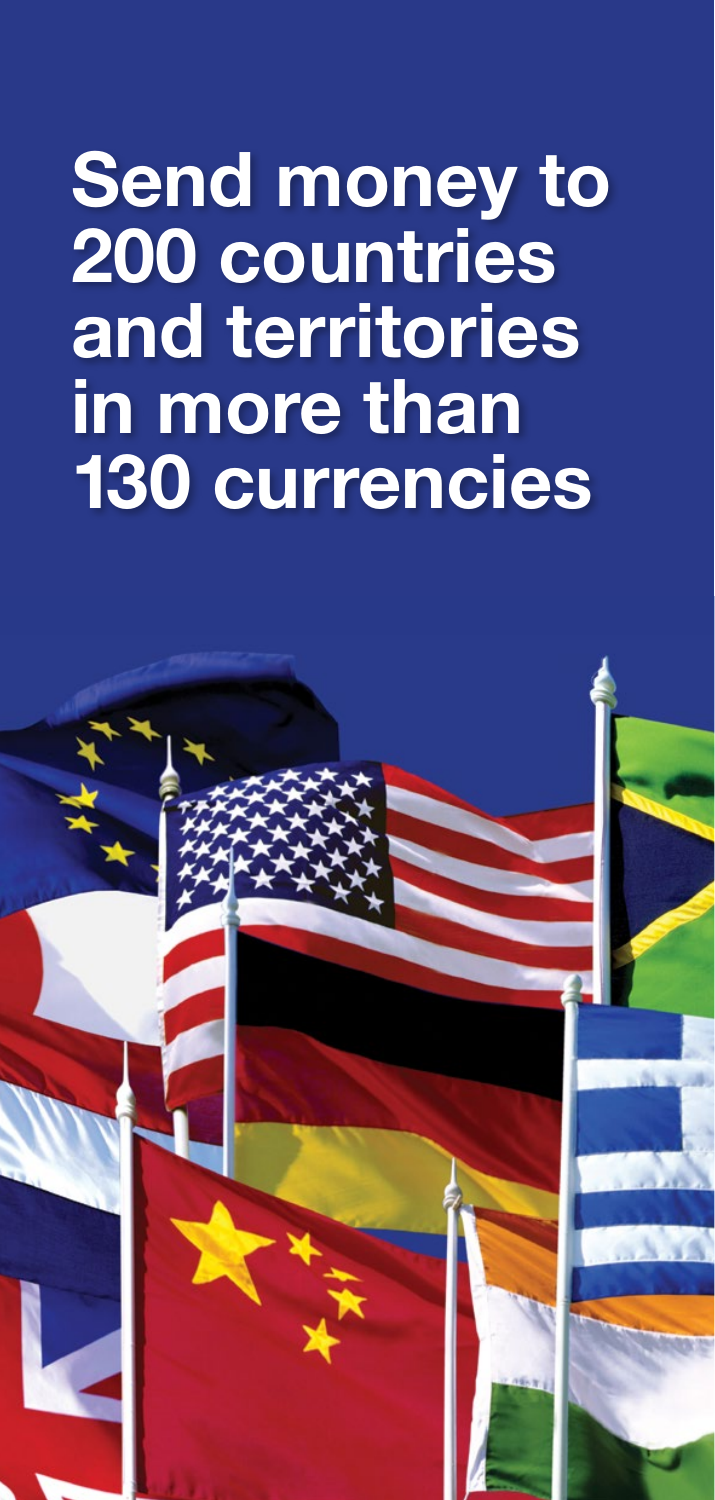## **Contents**

| How do I send money overseas?            | 2   |
|------------------------------------------|-----|
| Did you know that                        | 6.  |
| List of TT and Draft outgoing currencies | 8   |
| How do I receive money from overseas?    | 10  |
| List of incoming currencies              | 12. |

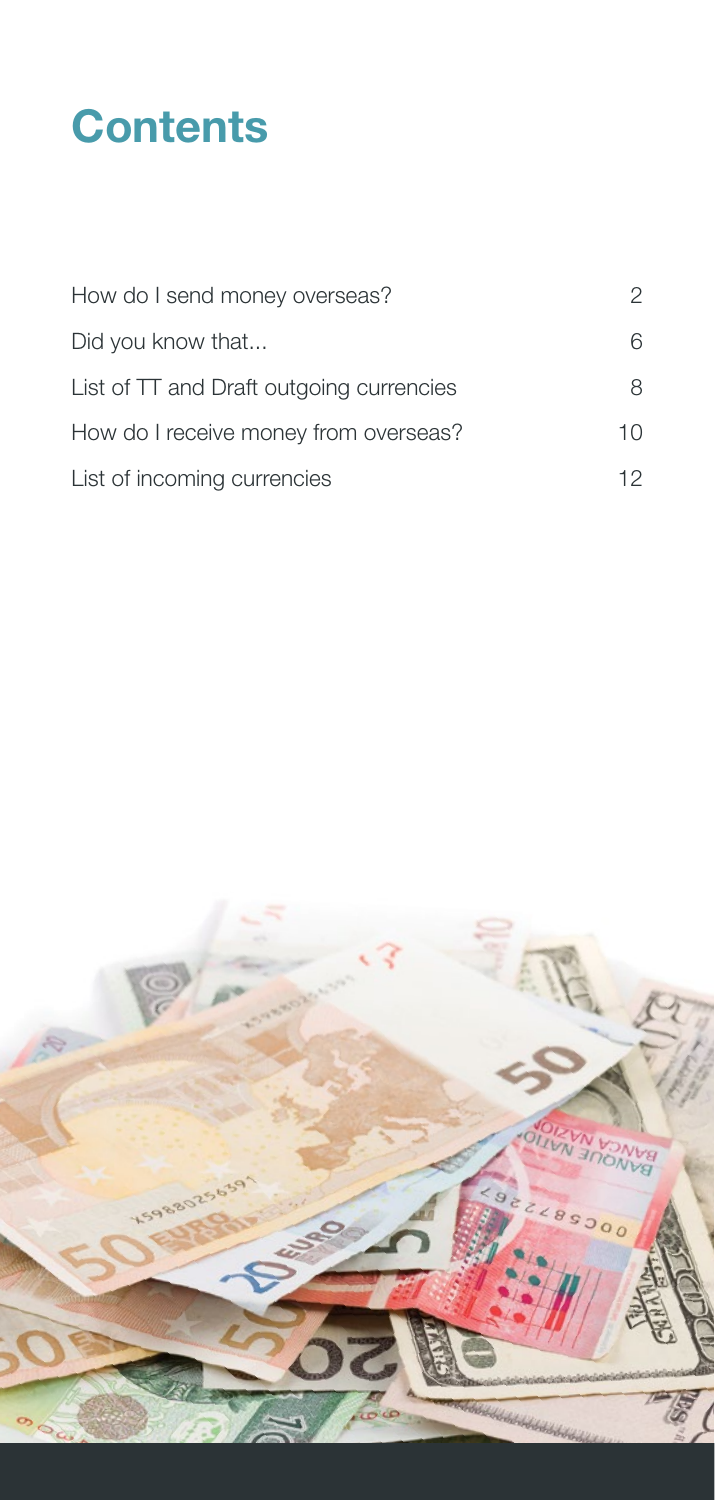Working with Western Union® Business Solutions, a specialist in international payments and foreign exchange, we can facilitate sending and receiving money around the world in quick, reliable and affordable ways.

So whether you're sending money to family, friends or business suppliers and merchants overseas, or receiving an international payment – we can help.

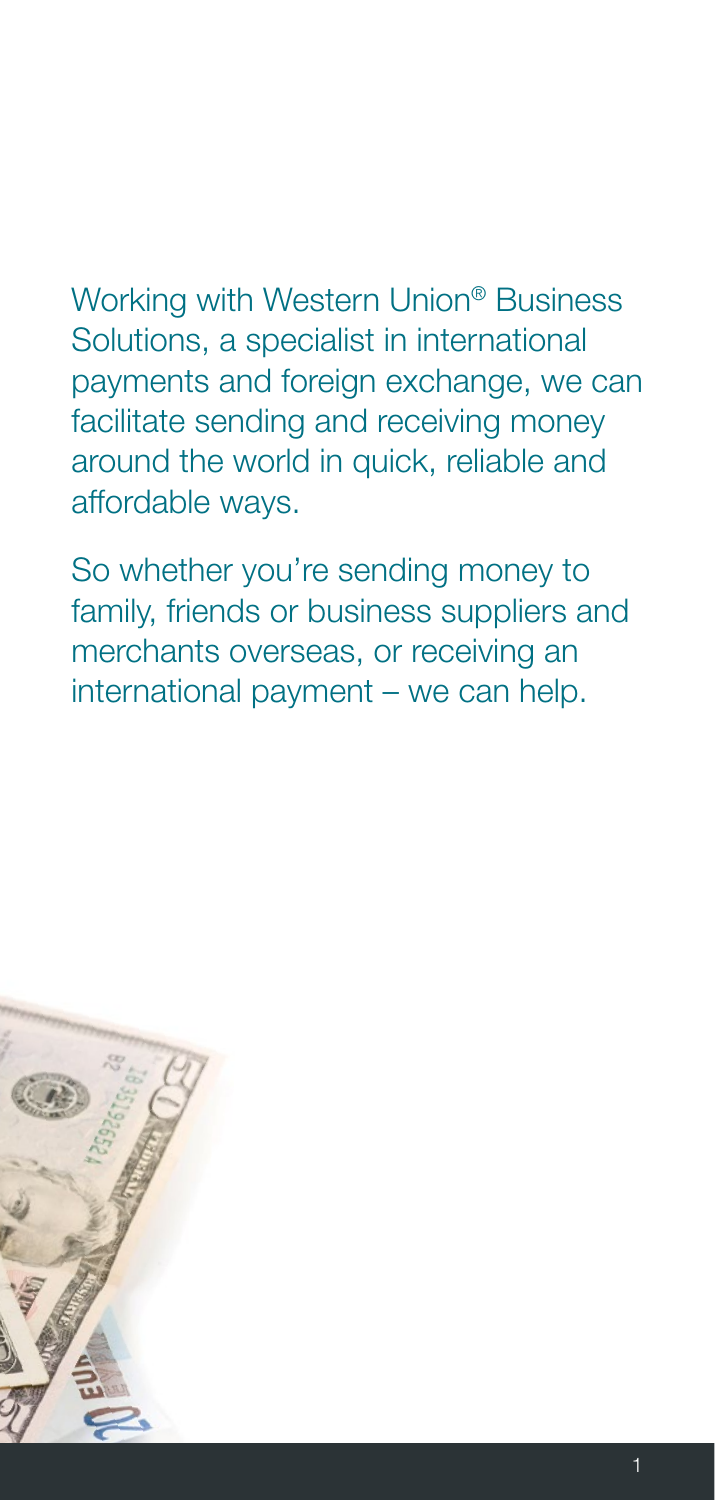### <span id="page-3-0"></span>**How do I send money overseas?**

#### Sending money via Telegraphic Transfer (TT)

Available in more than 130 currencies, a Telegraphic Transfer (also known as a "Wire") is an electronic transfer of funds directly credited to a beneficiary's overseas bank account.

### Why should I use a TT?

- **»** In most cases a TT is the quickest way to send funds abroad (a TT will normally take two to three business days to reach the beneficiary)
- **»** Sending a TT in the beneficiary's currency is usually more cost effective and helps ensure the funds are credited more quickly, as the payment can go "straight through"<sup>1</sup>

#### What details do I need to send a TT?

You will need to provide full details of the receiver's bank account, including their IBAN (International Bank Account Number) if they are in Europe.

To comply with Australian Government regulations you must also provide the beneficiary's full street address.

<sup>1</sup> Please note that TT's are sent via a network of correspondent banks, which sometimes levy a small handling charge on your payment. Any such fees, and payment delays, are out of our control.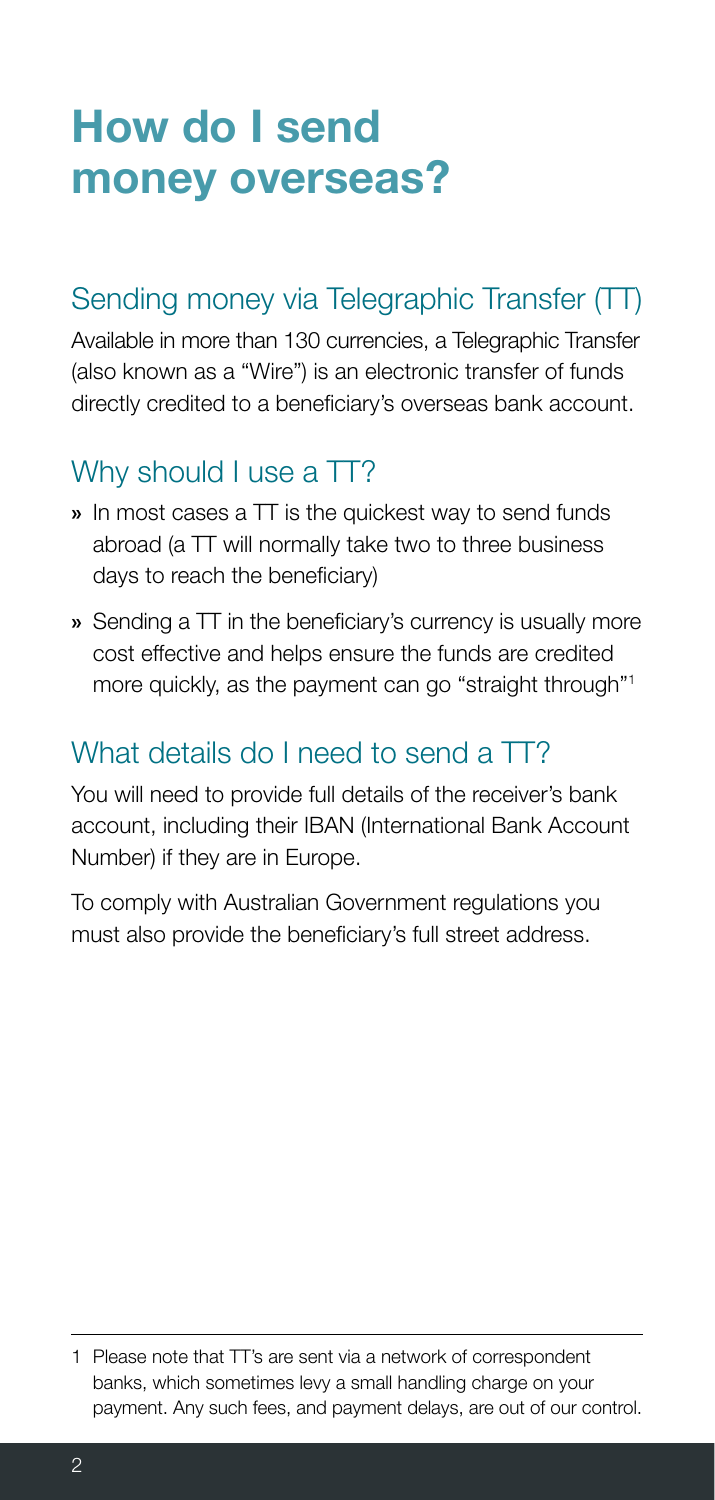Let them know you care, no matter where they are.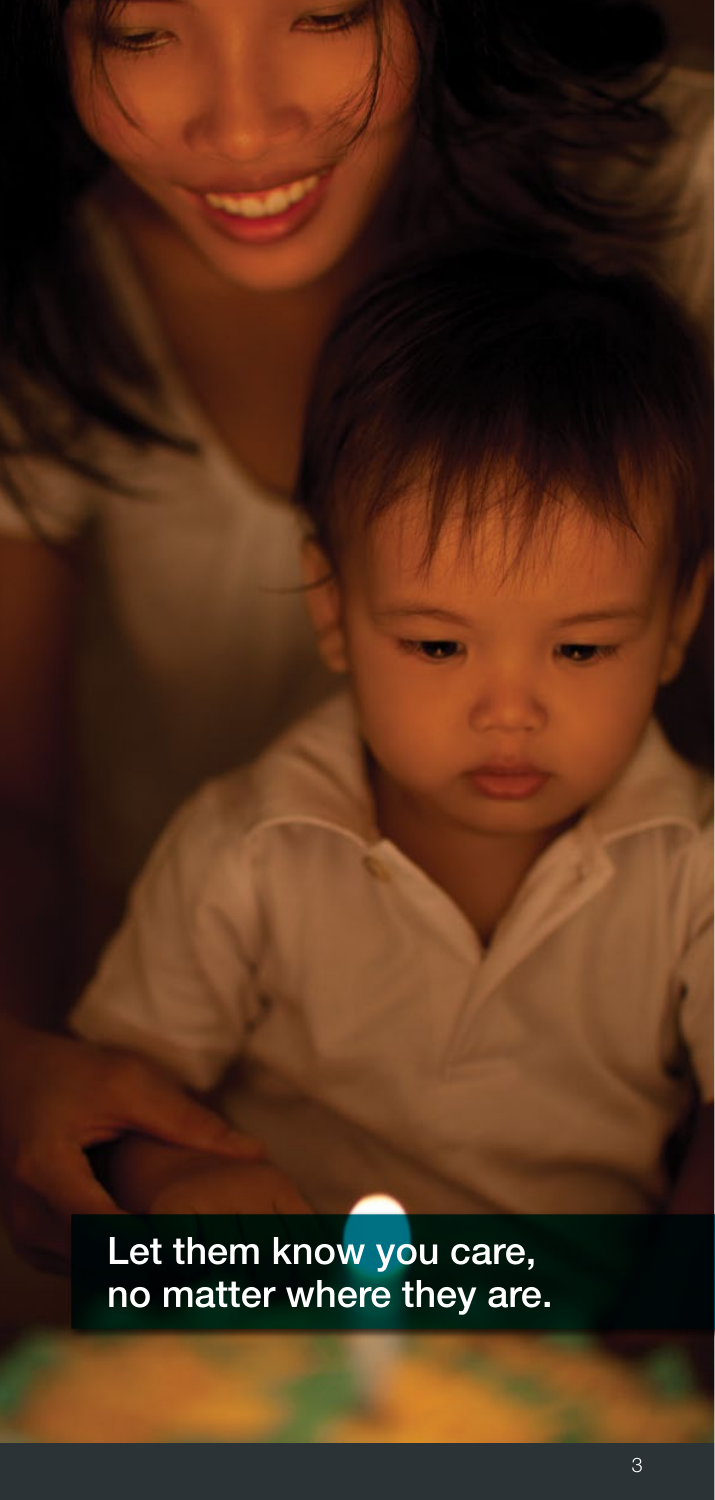#### Sending money via Draft

A Draft is like a bank cheque made out in a foreign currency. It's another way for you to make payments and settle a transaction overseas, especially if you don't have the receiver's electronic bank account details.

Drafts can be sent overseas via mail and are available in 24 different currencies.

#### Why should I use a Draft?

- **»** When the sender doesn't know the recipient's account details
- **»** When you're sending a small amount of money
- **»** When you want to send a payment by mail with a letter, card or invoice
- **»** When a certain level of security around payment is required – Drafts are a non-negotiable instrument and can only be credited to the payee's bank account, unless the payee has endorsed the draft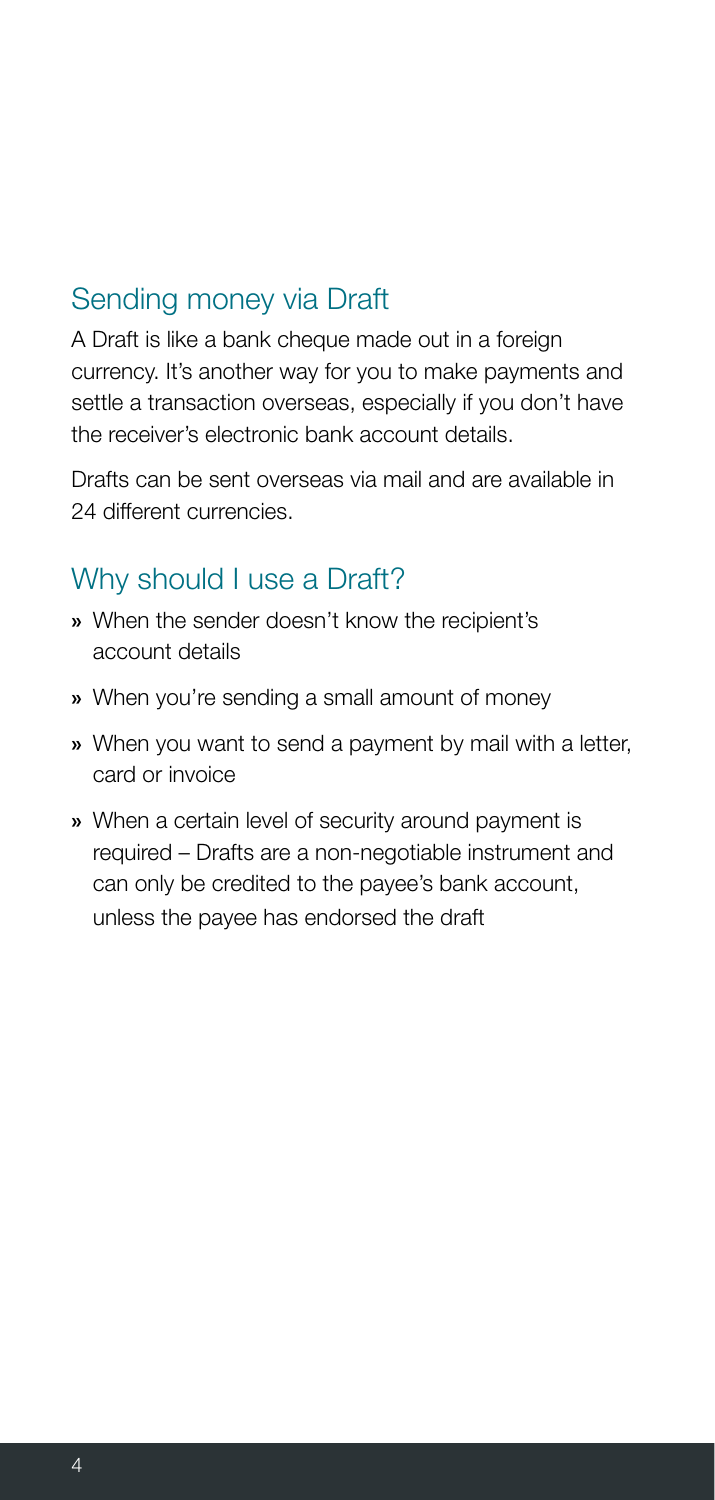Need to wish her a Happy Mother's Day?

in.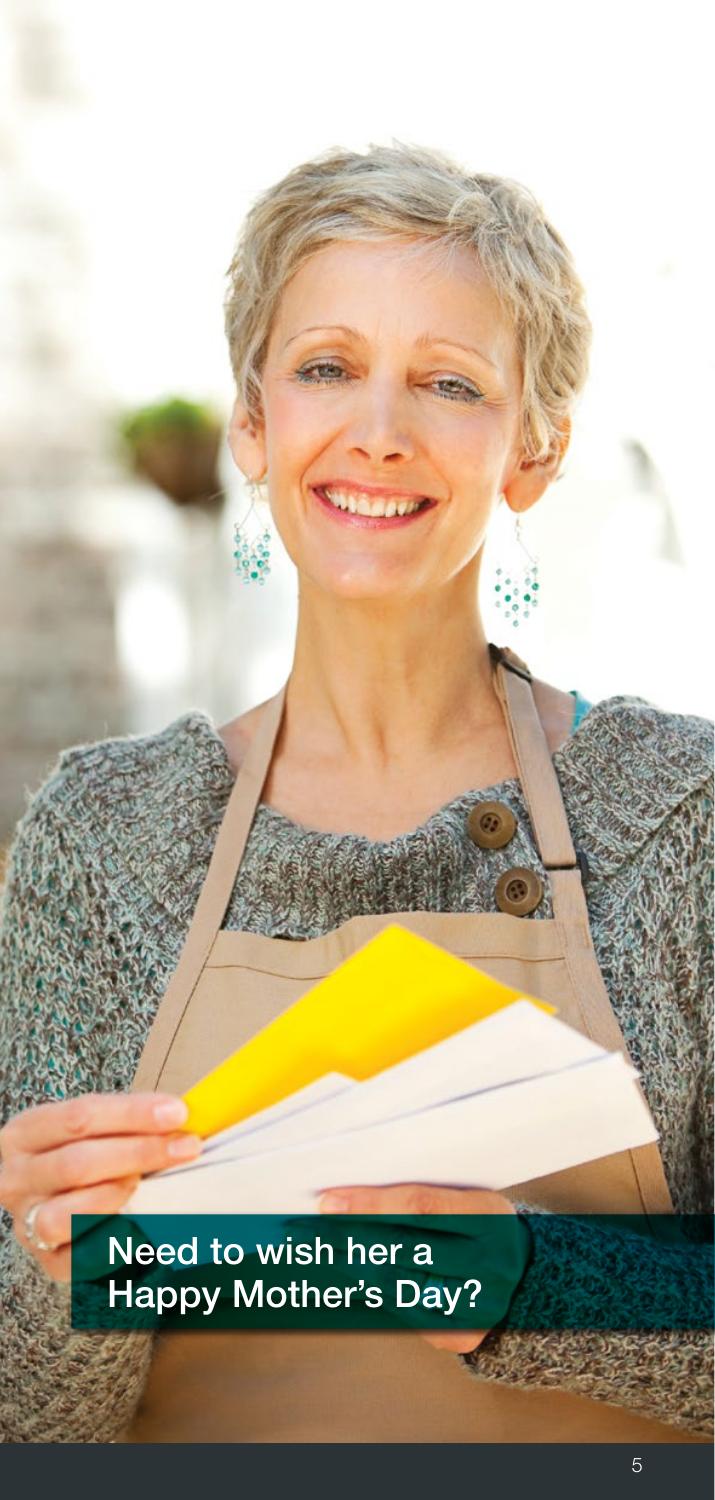### <span id="page-7-0"></span>**Did you know that...**

#### Sending AUD overseas can create additional costs for your recipient

By sending a TT in the beneficiary's currency you generally receive greater certainty on your payment – you can effectively "lock-in" the exchange rate, and know exactly how much is being transferred.

When you make a transaction in AUD you may not know what a foreign bank will charge and what foreign exchange rate they will apply, and hence it may be difficult to find out how much will be credited to the beneficiary's account.

A will be credited<br>inds in Australian<br>D account<br>cases, we<br>beneficiary's We generally only suggest sending funds in Australian Dollars if the beneficiary holds an AUD account with the overseas bank; in all other cases, we suggest funds should be sent in the beneficiary's (i.e. payee's) currency.

#### Paying by credit card can actually increase the cost of your international bills

al bills<br>al bills<br>e difficult to<br>hen the Foreign<br>d to your<br>anks. You will<br>in your credit When paying by credit card it may be difficult to find out how much it will cost you when the Foreign Exchange and other fees are applied to your transaction by the correspondent banks. You will find out when you see the final cost in your credit card statement.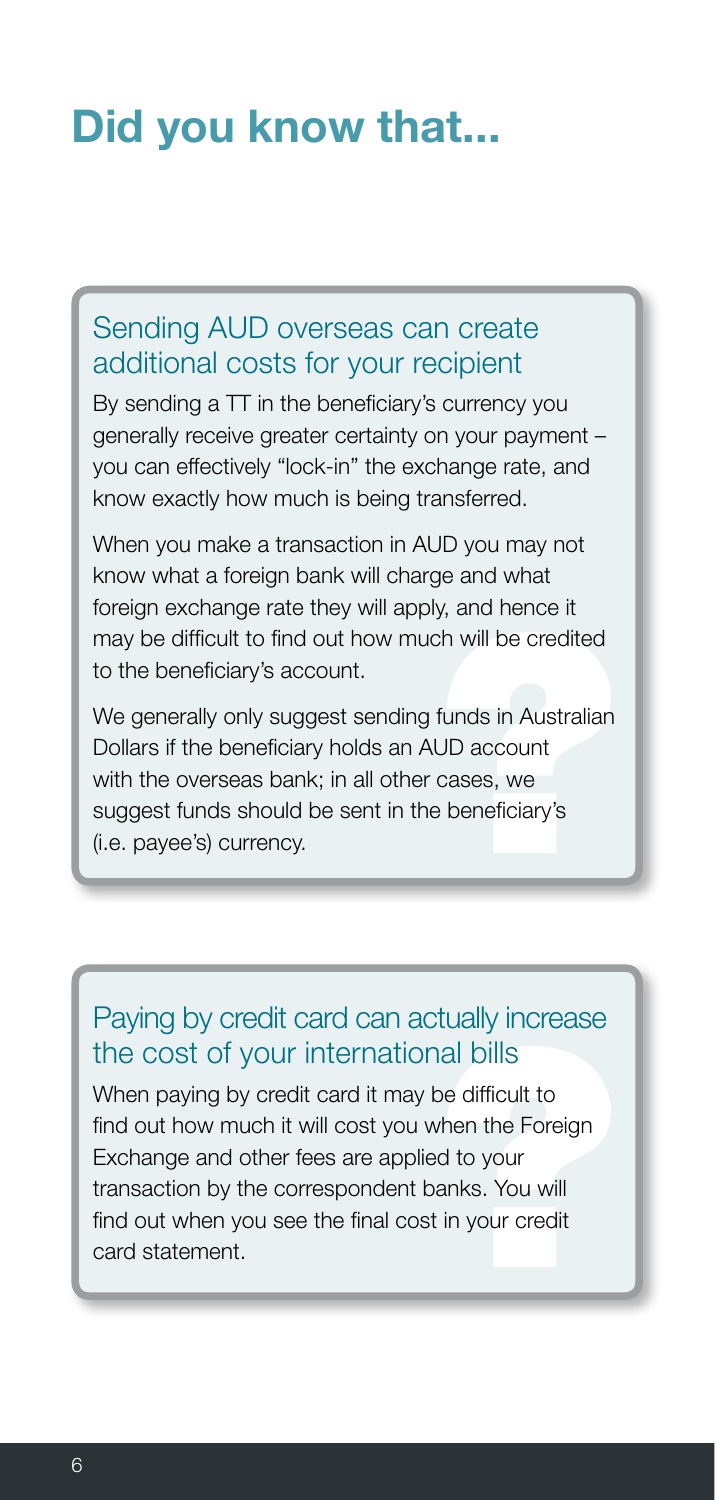Pay your international bills with confidence and ease.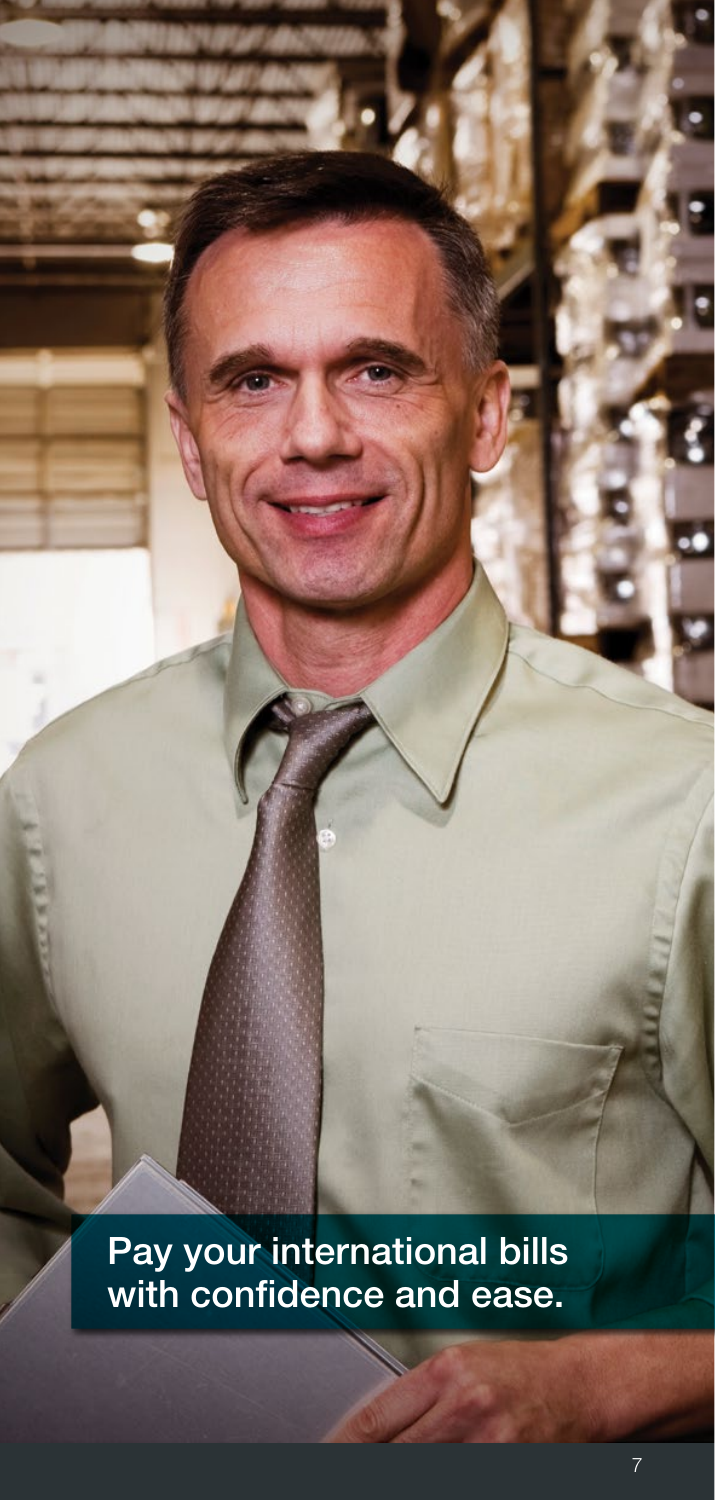### <span id="page-9-0"></span>**List of TT and Draft outgoing currencies**

By region alphabetically including currency code

| Africa<br>Asia<br>O<br>Azerbaijan Manat - AZN<br>O<br>Algerian Dinar – DZD<br>O<br>⋂<br>Angola Kwanza – AOA<br>Bangladesh Taka – BDT<br>O<br>O<br>Botswana Pula - BWP<br>Bhutan Ngultram - BTN<br>O<br>Burundi Franc - BIF<br>O<br>Brunei Dollar - BND<br>O<br>O<br>Cape Verde Escaudo - CVE<br>Cambodian Riel - KHR<br>O<br>Central African States - XOF<br>O<br>Chinese Yuan - CNY<br>O<br>O<br>Central African States - XAF<br>Georgian Lari - GEL<br>O<br>O<br>◯<br>Comoros Franc - KMF<br>Hong Kong Dollar - HKD<br>∩<br>O<br>O<br>Djibouti Franc - DJF<br>Indian Rupee - INR<br>O<br>O<br>Egyptian Pound - EGP<br>Indonesian Rupiah - IDR<br>O<br>O<br>◠<br>Eritrea Nakfa - ERN<br>Japanese Yen - JPY<br>O<br>O<br>Ethiopia Birr - ETB<br>Kyrgyzstani Som - KGS<br>Gambian Dalasi - GMD<br>O<br>Korean Won – KRW<br>Ghanian Cedi - GHS<br>O<br>Laos Kip - LAK<br>O<br>C<br>Guinea Republic Franc - GNF<br>Macau Pataca – MOP<br>O<br>Kenyan Shilling - KES<br>C<br>$\bigcirc$<br>Malaysian Ringgit - MYR<br>0<br>Lesotho Malati - LSL<br>Maldives Rufiyaa - MVR<br>O<br>O<br>Madagascar Ariary - MGA<br>Nepal Rupee - NPR<br>O<br>Malawi Kwacha - MWK<br>O<br>Pakistan Rupee - PKR<br>O<br>◯<br>Mauritanian Ouguiya - MRO<br>Philippine Peso - PHP<br>O<br>∩<br>Mauritius Rupee - MUR<br>Singapore Dollar - SGD<br>O<br>Moroccan Dirham - MAD<br>O<br>Sri Lanka Rupee - LKR<br>O<br>O<br>Taiwanese Dollar - TWD<br>Mozambique Metical - MZN<br>O<br>O<br>∩<br>Namibian Dollar - NAD<br>Thai Baht - THB<br>O<br>Uzbekistan Sum - UZS<br>O<br>Nigerian Naira – NGN<br>O<br>Rwandan Franc - RWF<br>Vietnamese Dong - VND<br>Ō<br>Seychelles Rupee - SCR<br><b>Oceania</b><br>Ō<br>Sierra Leone Leone - SLL<br>Australian Dollar - AUD<br>O<br>South African Rand - ZAR<br>∩<br>◯<br>Fiji Dollar - FJD<br>O<br>Swaziland Lilangeni - SZL<br>O<br>New Zealand Dollar - NZD<br>Tanzanian Shilling - TND | <b>Currency</b> | D | <b>Currency</b>             | D |
|---------------------------------------------------------------------------------------------------------------------------------------------------------------------------------------------------------------------------------------------------------------------------------------------------------------------------------------------------------------------------------------------------------------------------------------------------------------------------------------------------------------------------------------------------------------------------------------------------------------------------------------------------------------------------------------------------------------------------------------------------------------------------------------------------------------------------------------------------------------------------------------------------------------------------------------------------------------------------------------------------------------------------------------------------------------------------------------------------------------------------------------------------------------------------------------------------------------------------------------------------------------------------------------------------------------------------------------------------------------------------------------------------------------------------------------------------------------------------------------------------------------------------------------------------------------------------------------------------------------------------------------------------------------------------------------------------------------------------------------------------------------------------------------------------------------------------------------------------------------------------------------------------------|-----------------|---|-----------------------------|---|
|                                                                                                                                                                                                                                                                                                                                                                                                                                                                                                                                                                                                                                                                                                                                                                                                                                                                                                                                                                                                                                                                                                                                                                                                                                                                                                                                                                                                                                                                                                                                                                                                                                                                                                                                                                                                                                                                                                         |                 |   |                             |   |
|                                                                                                                                                                                                                                                                                                                                                                                                                                                                                                                                                                                                                                                                                                                                                                                                                                                                                                                                                                                                                                                                                                                                                                                                                                                                                                                                                                                                                                                                                                                                                                                                                                                                                                                                                                                                                                                                                                         |                 |   |                             |   |
|                                                                                                                                                                                                                                                                                                                                                                                                                                                                                                                                                                                                                                                                                                                                                                                                                                                                                                                                                                                                                                                                                                                                                                                                                                                                                                                                                                                                                                                                                                                                                                                                                                                                                                                                                                                                                                                                                                         |                 |   |                             |   |
|                                                                                                                                                                                                                                                                                                                                                                                                                                                                                                                                                                                                                                                                                                                                                                                                                                                                                                                                                                                                                                                                                                                                                                                                                                                                                                                                                                                                                                                                                                                                                                                                                                                                                                                                                                                                                                                                                                         |                 |   |                             |   |
|                                                                                                                                                                                                                                                                                                                                                                                                                                                                                                                                                                                                                                                                                                                                                                                                                                                                                                                                                                                                                                                                                                                                                                                                                                                                                                                                                                                                                                                                                                                                                                                                                                                                                                                                                                                                                                                                                                         |                 |   |                             |   |
|                                                                                                                                                                                                                                                                                                                                                                                                                                                                                                                                                                                                                                                                                                                                                                                                                                                                                                                                                                                                                                                                                                                                                                                                                                                                                                                                                                                                                                                                                                                                                                                                                                                                                                                                                                                                                                                                                                         |                 |   |                             |   |
|                                                                                                                                                                                                                                                                                                                                                                                                                                                                                                                                                                                                                                                                                                                                                                                                                                                                                                                                                                                                                                                                                                                                                                                                                                                                                                                                                                                                                                                                                                                                                                                                                                                                                                                                                                                                                                                                                                         |                 |   |                             |   |
|                                                                                                                                                                                                                                                                                                                                                                                                                                                                                                                                                                                                                                                                                                                                                                                                                                                                                                                                                                                                                                                                                                                                                                                                                                                                                                                                                                                                                                                                                                                                                                                                                                                                                                                                                                                                                                                                                                         |                 |   |                             |   |
|                                                                                                                                                                                                                                                                                                                                                                                                                                                                                                                                                                                                                                                                                                                                                                                                                                                                                                                                                                                                                                                                                                                                                                                                                                                                                                                                                                                                                                                                                                                                                                                                                                                                                                                                                                                                                                                                                                         |                 |   |                             |   |
|                                                                                                                                                                                                                                                                                                                                                                                                                                                                                                                                                                                                                                                                                                                                                                                                                                                                                                                                                                                                                                                                                                                                                                                                                                                                                                                                                                                                                                                                                                                                                                                                                                                                                                                                                                                                                                                                                                         |                 |   |                             |   |
|                                                                                                                                                                                                                                                                                                                                                                                                                                                                                                                                                                                                                                                                                                                                                                                                                                                                                                                                                                                                                                                                                                                                                                                                                                                                                                                                                                                                                                                                                                                                                                                                                                                                                                                                                                                                                                                                                                         |                 |   |                             |   |
|                                                                                                                                                                                                                                                                                                                                                                                                                                                                                                                                                                                                                                                                                                                                                                                                                                                                                                                                                                                                                                                                                                                                                                                                                                                                                                                                                                                                                                                                                                                                                                                                                                                                                                                                                                                                                                                                                                         |                 |   |                             |   |
|                                                                                                                                                                                                                                                                                                                                                                                                                                                                                                                                                                                                                                                                                                                                                                                                                                                                                                                                                                                                                                                                                                                                                                                                                                                                                                                                                                                                                                                                                                                                                                                                                                                                                                                                                                                                                                                                                                         |                 |   |                             |   |
|                                                                                                                                                                                                                                                                                                                                                                                                                                                                                                                                                                                                                                                                                                                                                                                                                                                                                                                                                                                                                                                                                                                                                                                                                                                                                                                                                                                                                                                                                                                                                                                                                                                                                                                                                                                                                                                                                                         |                 |   |                             |   |
|                                                                                                                                                                                                                                                                                                                                                                                                                                                                                                                                                                                                                                                                                                                                                                                                                                                                                                                                                                                                                                                                                                                                                                                                                                                                                                                                                                                                                                                                                                                                                                                                                                                                                                                                                                                                                                                                                                         |                 |   |                             |   |
|                                                                                                                                                                                                                                                                                                                                                                                                                                                                                                                                                                                                                                                                                                                                                                                                                                                                                                                                                                                                                                                                                                                                                                                                                                                                                                                                                                                                                                                                                                                                                                                                                                                                                                                                                                                                                                                                                                         |                 |   |                             |   |
|                                                                                                                                                                                                                                                                                                                                                                                                                                                                                                                                                                                                                                                                                                                                                                                                                                                                                                                                                                                                                                                                                                                                                                                                                                                                                                                                                                                                                                                                                                                                                                                                                                                                                                                                                                                                                                                                                                         |                 |   |                             |   |
|                                                                                                                                                                                                                                                                                                                                                                                                                                                                                                                                                                                                                                                                                                                                                                                                                                                                                                                                                                                                                                                                                                                                                                                                                                                                                                                                                                                                                                                                                                                                                                                                                                                                                                                                                                                                                                                                                                         |                 |   |                             |   |
|                                                                                                                                                                                                                                                                                                                                                                                                                                                                                                                                                                                                                                                                                                                                                                                                                                                                                                                                                                                                                                                                                                                                                                                                                                                                                                                                                                                                                                                                                                                                                                                                                                                                                                                                                                                                                                                                                                         |                 |   |                             |   |
|                                                                                                                                                                                                                                                                                                                                                                                                                                                                                                                                                                                                                                                                                                                                                                                                                                                                                                                                                                                                                                                                                                                                                                                                                                                                                                                                                                                                                                                                                                                                                                                                                                                                                                                                                                                                                                                                                                         |                 |   |                             |   |
|                                                                                                                                                                                                                                                                                                                                                                                                                                                                                                                                                                                                                                                                                                                                                                                                                                                                                                                                                                                                                                                                                                                                                                                                                                                                                                                                                                                                                                                                                                                                                                                                                                                                                                                                                                                                                                                                                                         |                 |   |                             |   |
|                                                                                                                                                                                                                                                                                                                                                                                                                                                                                                                                                                                                                                                                                                                                                                                                                                                                                                                                                                                                                                                                                                                                                                                                                                                                                                                                                                                                                                                                                                                                                                                                                                                                                                                                                                                                                                                                                                         |                 |   |                             |   |
|                                                                                                                                                                                                                                                                                                                                                                                                                                                                                                                                                                                                                                                                                                                                                                                                                                                                                                                                                                                                                                                                                                                                                                                                                                                                                                                                                                                                                                                                                                                                                                                                                                                                                                                                                                                                                                                                                                         |                 |   |                             |   |
|                                                                                                                                                                                                                                                                                                                                                                                                                                                                                                                                                                                                                                                                                                                                                                                                                                                                                                                                                                                                                                                                                                                                                                                                                                                                                                                                                                                                                                                                                                                                                                                                                                                                                                                                                                                                                                                                                                         |                 |   |                             |   |
|                                                                                                                                                                                                                                                                                                                                                                                                                                                                                                                                                                                                                                                                                                                                                                                                                                                                                                                                                                                                                                                                                                                                                                                                                                                                                                                                                                                                                                                                                                                                                                                                                                                                                                                                                                                                                                                                                                         |                 |   |                             |   |
|                                                                                                                                                                                                                                                                                                                                                                                                                                                                                                                                                                                                                                                                                                                                                                                                                                                                                                                                                                                                                                                                                                                                                                                                                                                                                                                                                                                                                                                                                                                                                                                                                                                                                                                                                                                                                                                                                                         |                 |   |                             |   |
|                                                                                                                                                                                                                                                                                                                                                                                                                                                                                                                                                                                                                                                                                                                                                                                                                                                                                                                                                                                                                                                                                                                                                                                                                                                                                                                                                                                                                                                                                                                                                                                                                                                                                                                                                                                                                                                                                                         |                 |   |                             |   |
|                                                                                                                                                                                                                                                                                                                                                                                                                                                                                                                                                                                                                                                                                                                                                                                                                                                                                                                                                                                                                                                                                                                                                                                                                                                                                                                                                                                                                                                                                                                                                                                                                                                                                                                                                                                                                                                                                                         |                 |   |                             |   |
|                                                                                                                                                                                                                                                                                                                                                                                                                                                                                                                                                                                                                                                                                                                                                                                                                                                                                                                                                                                                                                                                                                                                                                                                                                                                                                                                                                                                                                                                                                                                                                                                                                                                                                                                                                                                                                                                                                         |                 |   |                             |   |
|                                                                                                                                                                                                                                                                                                                                                                                                                                                                                                                                                                                                                                                                                                                                                                                                                                                                                                                                                                                                                                                                                                                                                                                                                                                                                                                                                                                                                                                                                                                                                                                                                                                                                                                                                                                                                                                                                                         |                 |   |                             |   |
|                                                                                                                                                                                                                                                                                                                                                                                                                                                                                                                                                                                                                                                                                                                                                                                                                                                                                                                                                                                                                                                                                                                                                                                                                                                                                                                                                                                                                                                                                                                                                                                                                                                                                                                                                                                                                                                                                                         |                 |   |                             |   |
|                                                                                                                                                                                                                                                                                                                                                                                                                                                                                                                                                                                                                                                                                                                                                                                                                                                                                                                                                                                                                                                                                                                                                                                                                                                                                                                                                                                                                                                                                                                                                                                                                                                                                                                                                                                                                                                                                                         |                 |   | Papua New Guinea Kina - PGK | O |
| Tunisian Dinar - TND<br>Solomon Islands Dollar - SBD<br>a                                                                                                                                                                                                                                                                                                                                                                                                                                                                                                                                                                                                                                                                                                                                                                                                                                                                                                                                                                                                                                                                                                                                                                                                                                                                                                                                                                                                                                                                                                                                                                                                                                                                                                                                                                                                                                               |                 |   |                             |   |
| Ugandan Shilling - UGX<br>Tahitian Franc – XPF                                                                                                                                                                                                                                                                                                                                                                                                                                                                                                                                                                                                                                                                                                                                                                                                                                                                                                                                                                                                                                                                                                                                                                                                                                                                                                                                                                                                                                                                                                                                                                                                                                                                                                                                                                                                                                                          |                 |   |                             |   |
| Zambia Kwacha - ZMK<br>Tongan Pa'anga - TOP                                                                                                                                                                                                                                                                                                                                                                                                                                                                                                                                                                                                                                                                                                                                                                                                                                                                                                                                                                                                                                                                                                                                                                                                                                                                                                                                                                                                                                                                                                                                                                                                                                                                                                                                                                                                                                                             |                 |   |                             |   |

Vanuatu Vatu – VUV Samoan Tala – WST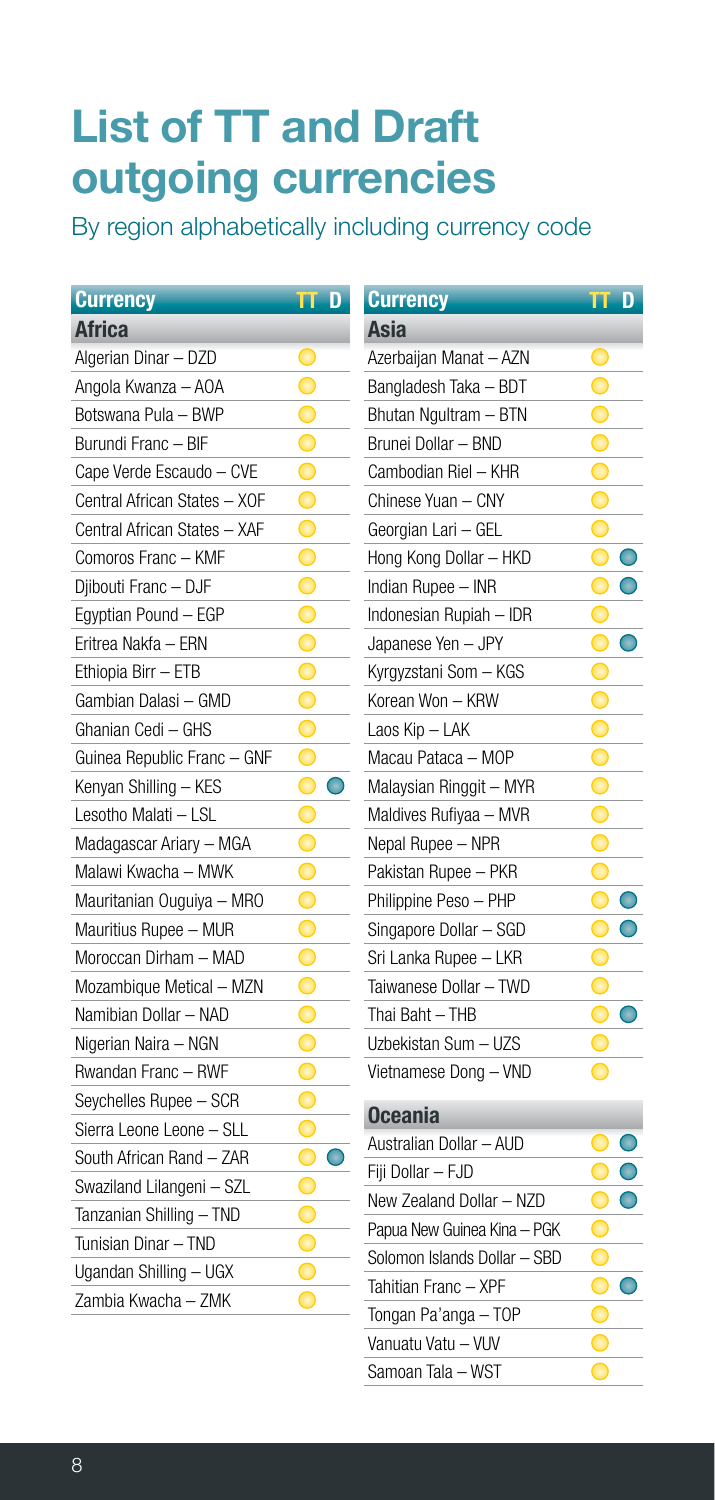

| <b>Currency</b>                                 |        | D |
|-------------------------------------------------|--------|---|
| <b>Europe</b>                                   |        |   |
| Albanian Lek - ALL                              | O      |   |
| Armenian Dram - AMD                             |        |   |
| Bosnian & Herzegovina<br>Convertible Mark - BAM |        |   |
| British Pound - GBP                             | $\Box$ | Œ |
| British Pound on Switzerland - GBP              | O      |   |
| Bulgarian Lev - BGN                             |        |   |
| Czech Republic Koruna - CZK                     |        |   |
| Croatian Kuna - HRK                             |        |   |
| Danish Krone - DKK                              |        | ⊂ |
| $Euro - EUR$                                    | D      |   |
| Hungarian Forint - HUF                          |        |   |
| Latvian Lats - LVL                              |        |   |
| Lithuanian Litas - LTL                          |        |   |
| Macedonian Denar - MKD                          |        |   |
| Norwegian Krone - NOK                           | O      |   |
| Netherlands Antillean Guilder - ANG             | O      |   |
| Polish Zloty - PLN                              |        |   |
| Romanian Leu - RON                              |        |   |
| Serbian Dinar - RSD                             |        |   |
| Russian Ruble - RUB                             |        |   |
| Swedish Krona - SEK                             |        |   |
| Swiss Franc - CHF                               |        |   |
| Ukrainian Hryvnia - UAH                         |        |   |
| <b>Middle East</b>                              |        |   |
| Debroin Dinor DUD                               |        |   |

| Bahrain Dinar - BHD       |  |
|---------------------------|--|
| Israeli Shekel - ILS      |  |
| Jordanian Dinar – JOD     |  |
| Kuwaiti Dinar - KWD       |  |
| Lebanese Pound – LBP      |  |
| Omani Rial - OMR          |  |
| Qatari Rial - QAR         |  |
| Saudi Arabian Riyal - SAR |  |
| Turkish Lira - TRY        |  |
| UAF Dirham - AFD          |  |
| Yemeni Rial - YFR         |  |

| <b>Currency</b>                                      |   | D         |
|------------------------------------------------------|---|-----------|
| <b>North America</b>                                 |   |           |
| Canadian Dollar - CAD                                |   | $\bullet$ |
| Mexican Peso - MXN                                   |   |           |
| United States Dollar - USD                           |   |           |
| <b>South &amp; Central America,</b><br>the Caribbean |   |           |
| Argentine Peso - ARS                                 |   |           |
| Bahamian Dollar - BSD                                |   |           |
| Barbados Dollar - BBD                                |   |           |
| Belize Dollar - BZD                                  |   |           |
| Bermudian Dollar - BMD                               |   |           |
| Bolivian Boliviano - BOB                             |   |           |
| Cayman Island Dollar - KYD                           | U |           |
| Chilean Peso - CLP                                   |   |           |
| Colombian Peso - COP                                 |   |           |
| Costa Rican Colon - CRC                              |   |           |
| Dominican Peso - DOP                                 |   |           |
| Eastern Caribbean Dollar - XCD                       |   |           |
| Guatemalan Quetzal - GTQ                             |   |           |
| Guyana Dollar - GYD                                  |   |           |
| Haitian Gourde - HTG                                 |   |           |
| Honduran Lempira - HNL                               |   |           |
| Jamaican Dollar - JMD                                |   |           |
| Netherlands Antillean Guilder - ANG                  |   |           |
| Nicaraguan Cordoba - NIO                             |   |           |
| Panamanian Balboa - PAB                              |   |           |
| Paraguay Guarani - PYG                               |   |           |
| Peruvian Nuevo Sol - PEN                             |   |           |
| Suriname Dollar - SRD                                |   |           |
| Trinidad & Tobago Dollar - TTD                       |   |           |
| Uruguayan New Peso - UYU                             |   |           |

**Note**: This currency list is current at August 2012 and subject to change.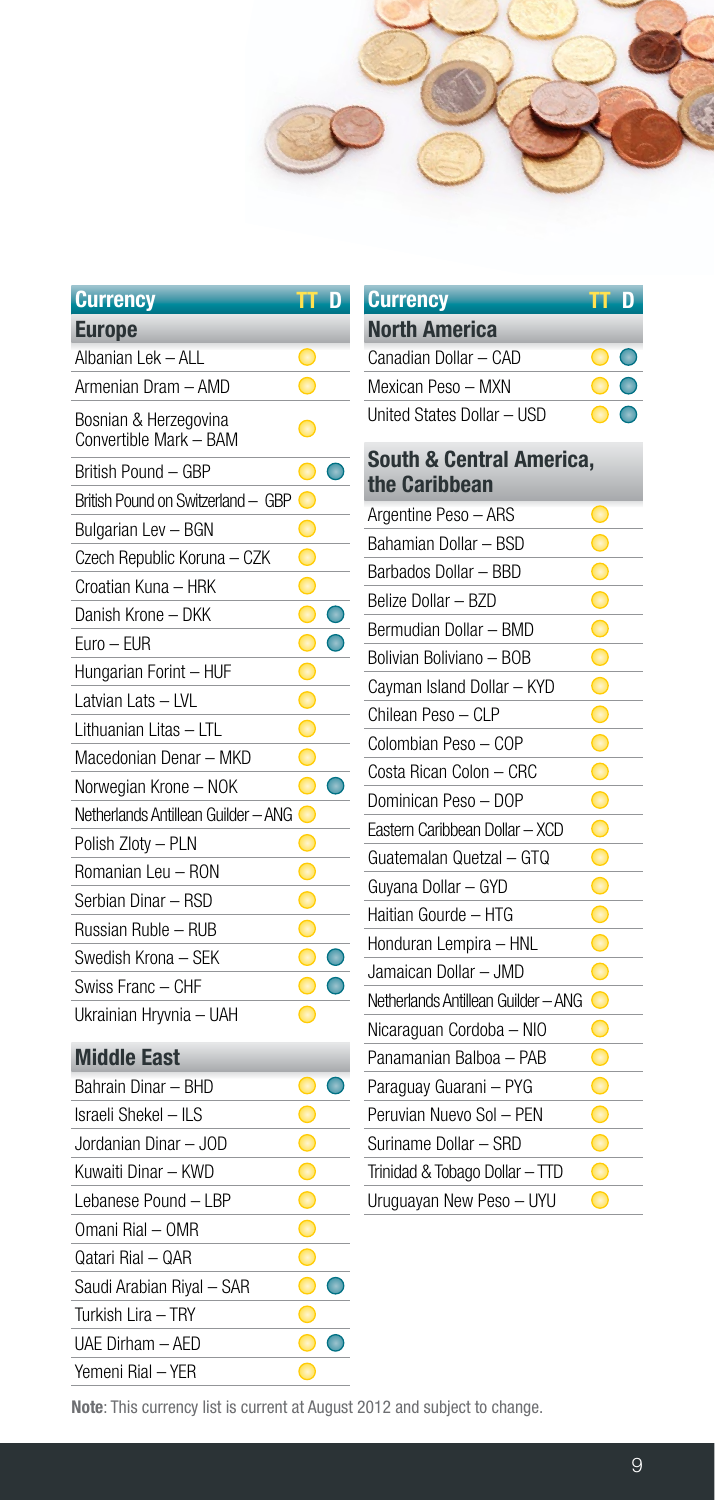#### <span id="page-11-0"></span>Sending AUD overseas can create additional costs for your recipient

By sending a TT in the beneficiary's currency you generally

receive greater certainty on your payment – you can effectively "lock-in" the exchange rate, and know exactly how much is being transferred.

When you make a transaction in AUD you may not know what a foreign bank will charge and what foreign exchange rate they will apply, and hence it may be difficult to find out how much will be credited to the beneficiary's account.

We generally only suggest sending funds in Australian Dollars if the beneficiary holds an AUD account with the overseas bank; in all other cases, we suggest funds should be sent in the beneficiary's (i.e. payee's) currency.

#### Paying by credit card can actually increase the cost of your international bills

When paying by credit card it may be difficult to find out how much it will cost you when the Foreign Exchange and other fees are applied to your transaction by the correspondent banks. You will find out when you see the final cost in your credit card statement.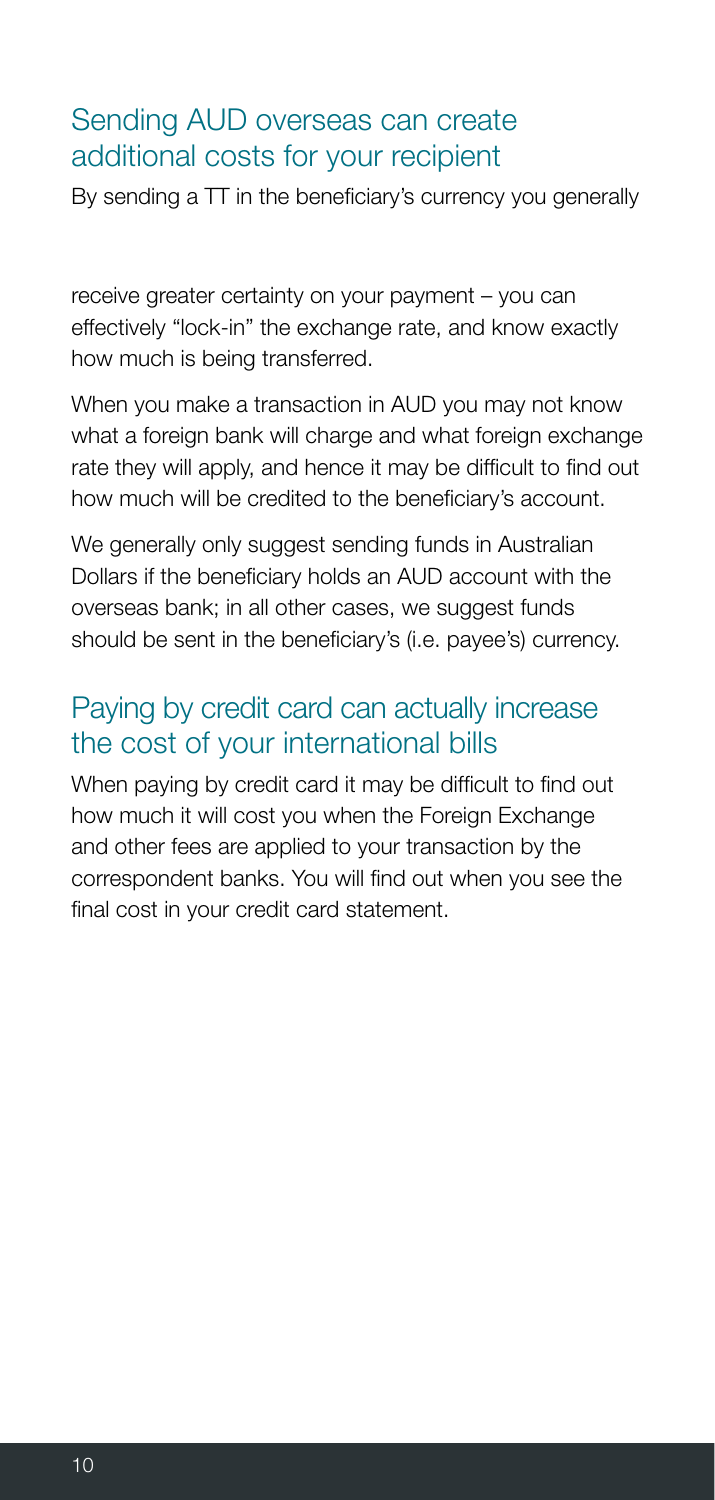You can receive their best wishes from the other side of the world.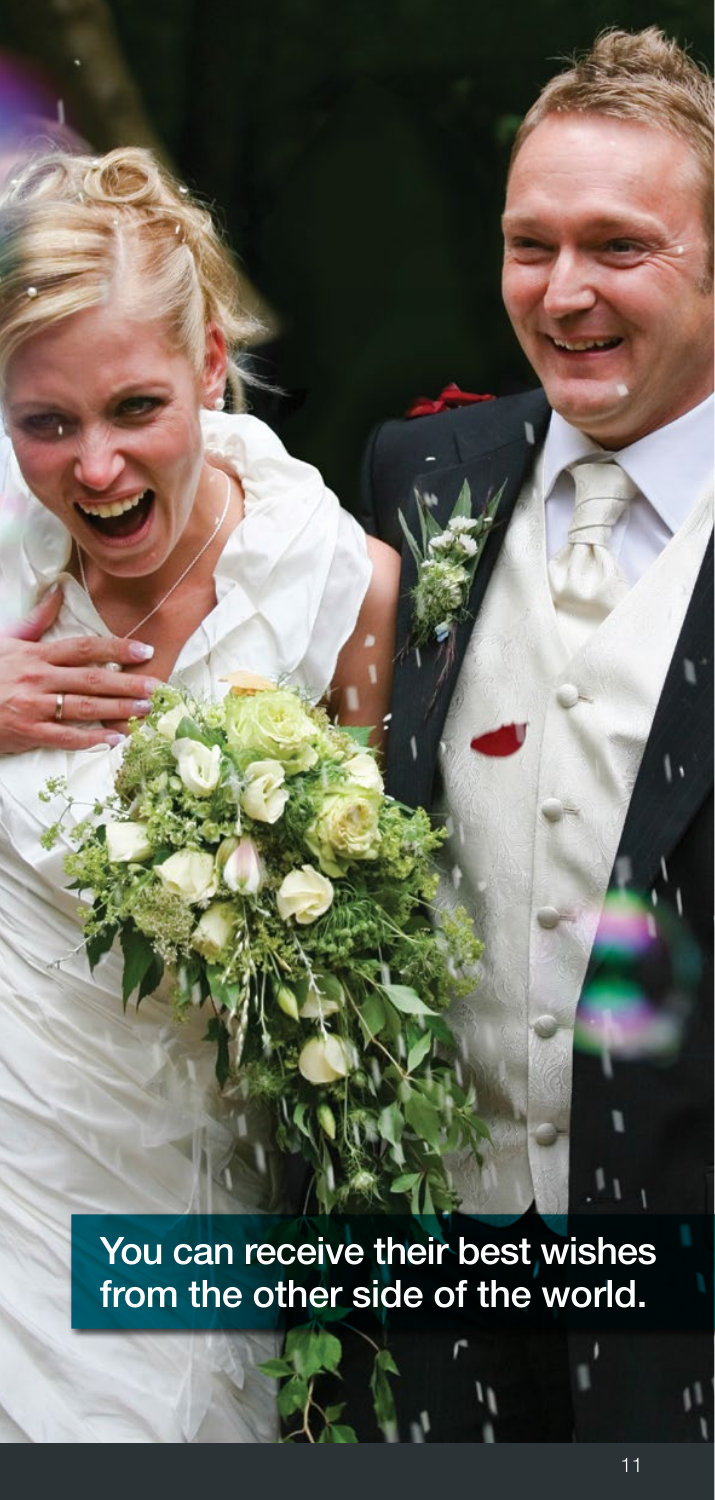### <span id="page-13-0"></span>**List of incoming currencies**

| <b>Currency</b>             |                          |
|-----------------------------|--------------------------|
| <b>Africa</b>               |                          |
| Kenyan Shilling - KES       |                          |
| Moroccan Dirham - MAD       |                          |
| Namibian Dollar - NAD       |                          |
| Asia                        |                          |
| Hong Kong Dollar - HKD      |                          |
| Japanese Yen - JPY          |                          |
| Singapore Dollar - SGD      | $\frac{1}{2}$            |
| Thai Baht - THB             |                          |
| Oceania                     |                          |
| Australian Dollar - AUD     |                          |
| New Zealand Dollar - NZD    | <b>OIOIO</b>             |
| Tahitian Franc - XPF        |                          |
| Vanuatu Vatu - VUV          |                          |
| <b>Europe</b>               |                          |
| British Pound - GBP         |                          |
| Czech Republic Koruna - CZK | $\bar{\bar{\textbf{0}}}$ |
| Danish Krone - DKK          |                          |
| $Euro - EUR$                |                          |
| Hungarian Forint - HUF      |                          |
| Latvian Lats - LVL          |                          |
| Lithuanian Litas - LTL      | <b>OOOOO</b>             |
| Norwegian Krone - NOK       |                          |
| Polish Zloty - PLN          |                          |
| Swedish Krona - SEK         |                          |
| Swiss Franc - CHF           |                          |

| <b>Currency</b>            |  |
|----------------------------|--|
| <b>Middle East</b>         |  |
| Bahrain Dinar – BHD        |  |
| Israeli Shekel – II S      |  |
| Jordanian Dinar – JOD      |  |
| Kuwaiti Dinar – KWD        |  |
| Omani Rial - OMR           |  |
| Qatari Rial - QAR          |  |
| Saudi Arabian Riyal - SAR  |  |
| Turkish Lira - TRY         |  |
| UAE Dirham - AFD           |  |
| <b>North America</b>       |  |
| Canadian Dollar - CAD      |  |
| Mexican Peso - MXN         |  |
| United States Dollar – USD |  |

**Note**: This currency list is current at August 2012 and subject to change. Speak to your local branch about accepted incoming foreign cheques currencies.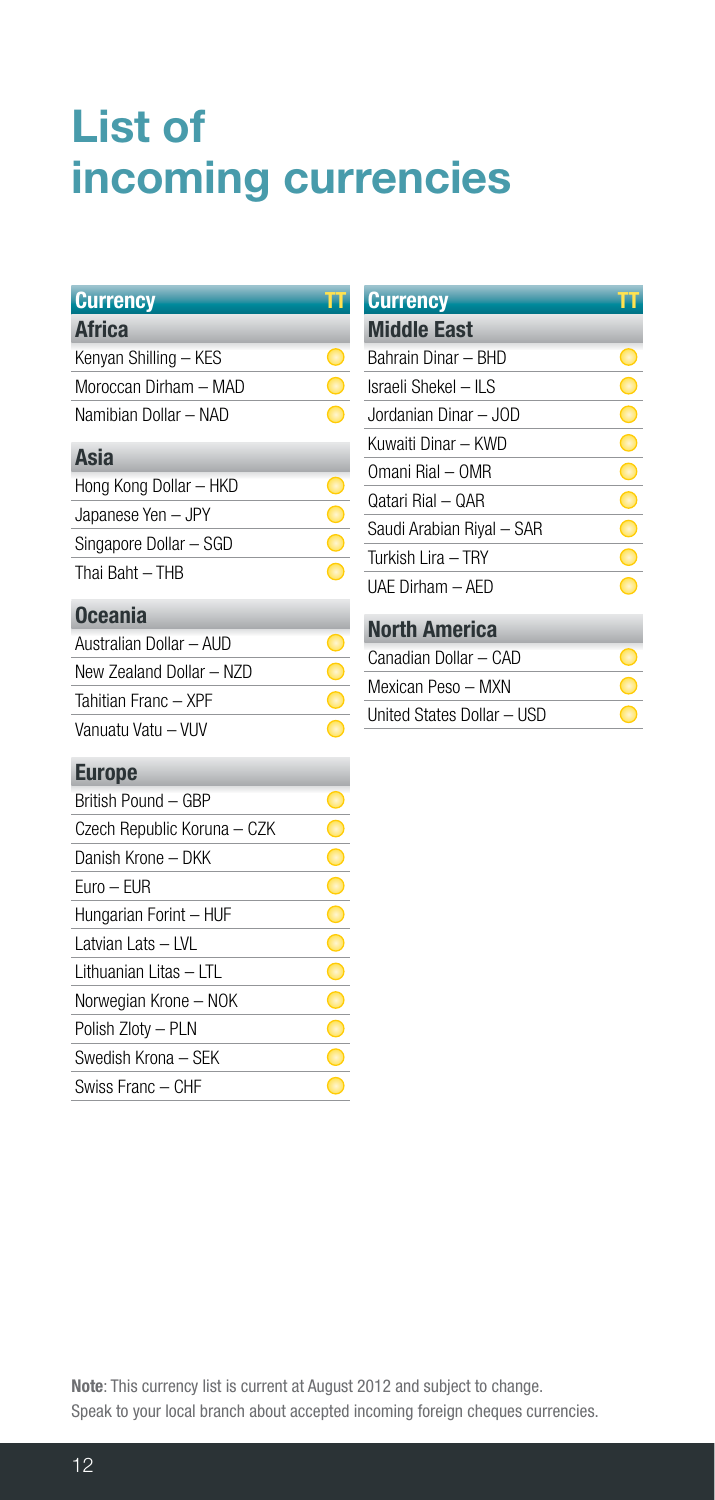You can be there for them if they need a helping hand.